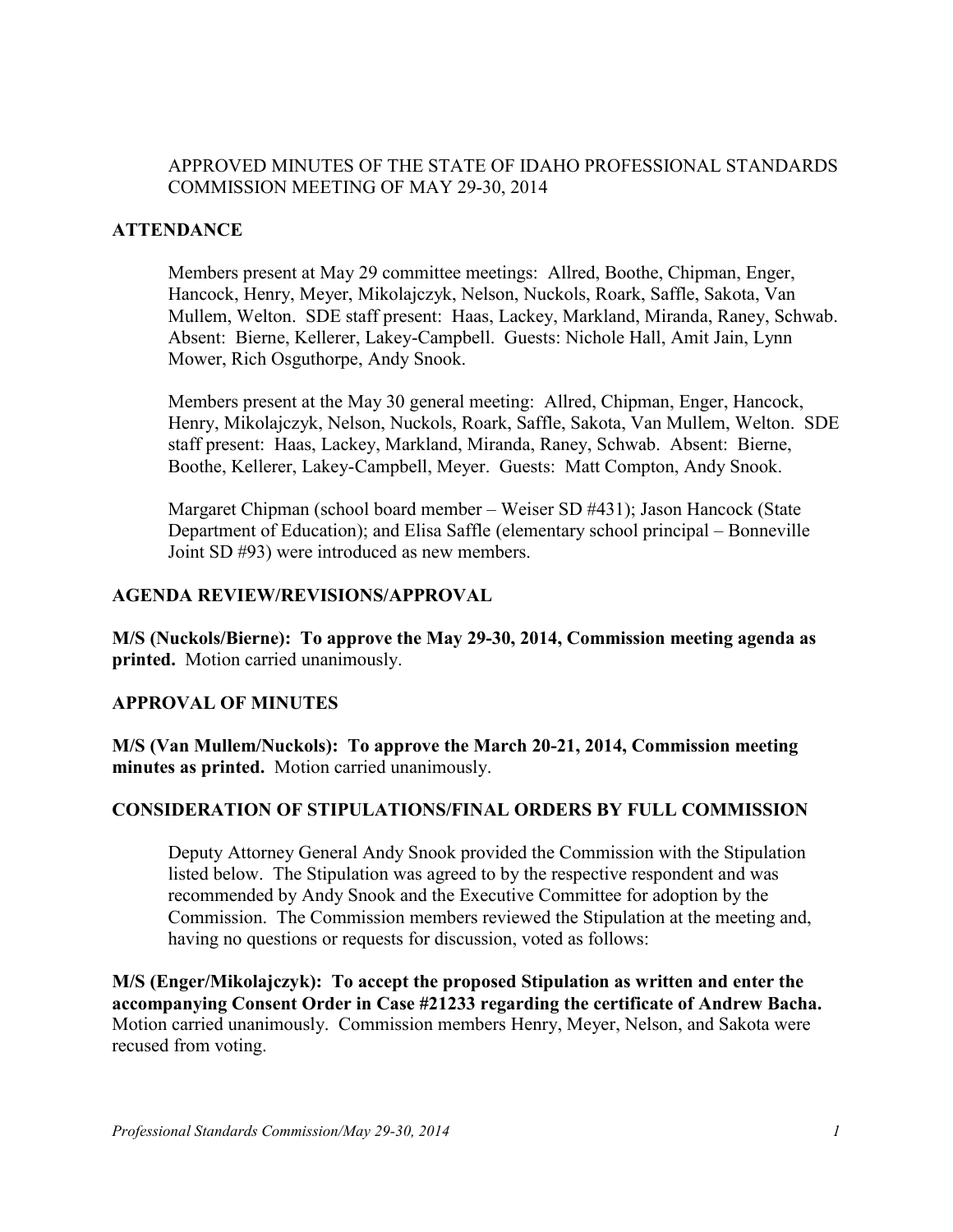Andy Snook provided the Commission with the Stipulation listed below. The Stipulation was agreed to by the respective respondent and was recommended by Andy Snook and the Executive Committee for adoption by the Commission. The Commission members reviewed the Stipulation at the meeting and, having no questions or requests for discussion, voted as follows:

**M/S (Mikolajczyk/Welton): To accept the proposed Stipulation as written and enter the accompanying Consent Order in Case #21333 regarding the certificate of Toby Baigrie.**  Motion carried unanimously. Commission members Henry, Meyer, Nelson, and Sakota were recused from voting.

 Andy Snook provided the Commission with the Stipulation listed below. The Stipulation was agreed to by the respective respondent and was recommended by Andy Snook and the Executive Committee for adoption by the Commission. The Commission members reviewed and discussed the Stipulation at the meeting and voted as follows:

**M/S (Welton/Enger): To accept the proposed Stipulation as written and enter the accompanying Consent Order in Case #21312 regarding the certificate of Tracy Dalin.**  Motion carried 10-1 (Hancock voted No). Commission members Henry, Meyer, Nelson, and Sakota were recused from voting.

Andy Snook provided the Commission with the Stipulation listed below. The Stipulation was agreed to by the respective respondent and was recommended by Andy Snook and the Executive Committee for adoption by the Commission. The Commission members reviewed and discussed the Stipulation at the meeting and voted as follows:

**M/S (Enger/Boothe): To accept the proposed Stipulation as written and enter the accompanying Consent Order in Case #21207 regarding the certificate of William Fritz.**  Motion carried 10-1 (Hancock voted No). Commission members Henry, Meyer, Nelson, and Sakota were recused from voting.

Andy Snook provided the Commission with the Stipulation listed below. The Stipulation was agreed to by the respective respondent and was recommended by Andy Snook and the Executive Committee for adoption by the Commission. The Commission members reviewed and discussed the Stipulation at the meeting and voted as follows:

**M/S (Mikolajczyk/Hancock): To accept the proposed Stipulation as written and enter the accompanying Consent Order in Case #21330 regarding the certificate of Michael Keating.**  Motion carried unanimously. Commission members Henry, Meyer, Nelson, and Sakota were recused from voting.

Andy Snook provided the Commission with the Stipulation listed below. The Stipulation was agreed to by the respective respondent and was recommended by Andy Snook and the Executive Committee for adoption by the Commission. The Commission members reviewed and discussed the Stipulation at the meeting and voted as follows: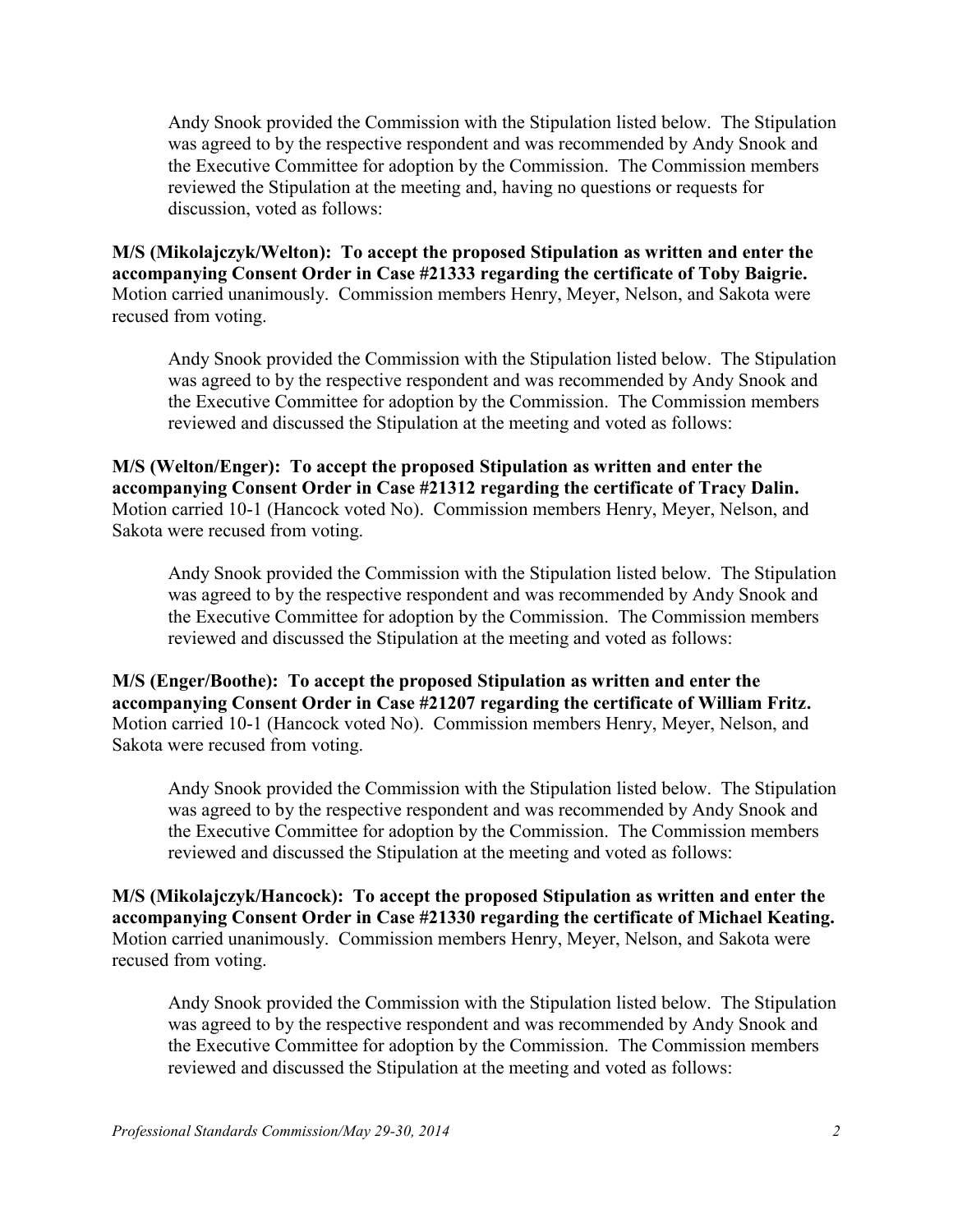**M/S (Allred/Roark): To accept the proposed Stipulation as written and enter the accompanying Consent Order in Case #21114 regarding the certificate of Darren Taylor.**  Motion carried unanimously. Commission members Henry, Meyer, Nelson, Sakota, and Welton were recused from voting.

Andy Snook provided the Commission with the Stipulation listed below. The Stipulation was agreed to by the respective respondent and was recommended by Andy Snook and the Executive Committee for adoption by the Commission. The Commission members reviewed and discussed the Stipulation at the meeting and voted as follows:

**M/S (Enger/Mikolajczyk): To accept the proposed Stipulation as written and enter the accompanying Consent Order in Case #21338 regarding the certificate of Jennifer Tuttle.**  Motion carried unanimously. Commission members Henry, Meyer, Nelson, and Sakota were recused from voting.

Andy Snook reviewed the background of Professional Standards Commission Case #21018 by presenting the Administrative Complaint that had been filed and the corresponding affidavits and default documents to demonstrate that Robert Garrett Brown failed to respond to the Administrative Complaint. In light of Robert Garrett Brown's failure to respond to the Administrative Complaint, a Default Order was issued by Hearing Officer Gilmore on April 2, 2014. Andy Snook then presented a proposed Final Order for the Commission's consideration.

**M/S (Enger/Hancock): To accept the proposed Findings of Fact and Conclusions of Law as written to revoke the teaching certificate of Robert Garrett Brown and to enter the accompanying Final Order in Case #21018 regarding the certificate of Robert Garrett Brown.** Motion carried unanimously. Commission members Henry, Meyer, Nelson, and Sakota were recused from voting.

Andy Snook reviewed the background of Professional Standards Commission Case #21014 by presenting the Administrative Complaint that had been filed and the corresponding affidavits and default documents to demonstrate that Robyn Coulter failed to respond to the Administrative Complaint. In light of Robyn Coulter's failure to respond to the Administrative Complaint, a Default Order was issued by Hearing Officer Gilmore on April 2, 2014. Andy Snook then presented a proposed Final Order for the Commission's consideration.

**M/S (Mikolajczyk/Welton): To accept the proposed Findings of Fact and Conclusions of Law as written to revoke the teaching certificate of Robyn Coulter and to enter the accompanying Final Order in Case #21014 regarding the certificate of Robyn Coulter.**  Motion carried unanimously. Commission members Henry, Nelson, and Sakota were recused from voting.

Andy Snook reviewed the background of Professional Standards Commission Case #21212 by presenting the Administrative Complaint that had been filed and the corresponding affidavits and default documents to demonstrate that Roberta Kondo failed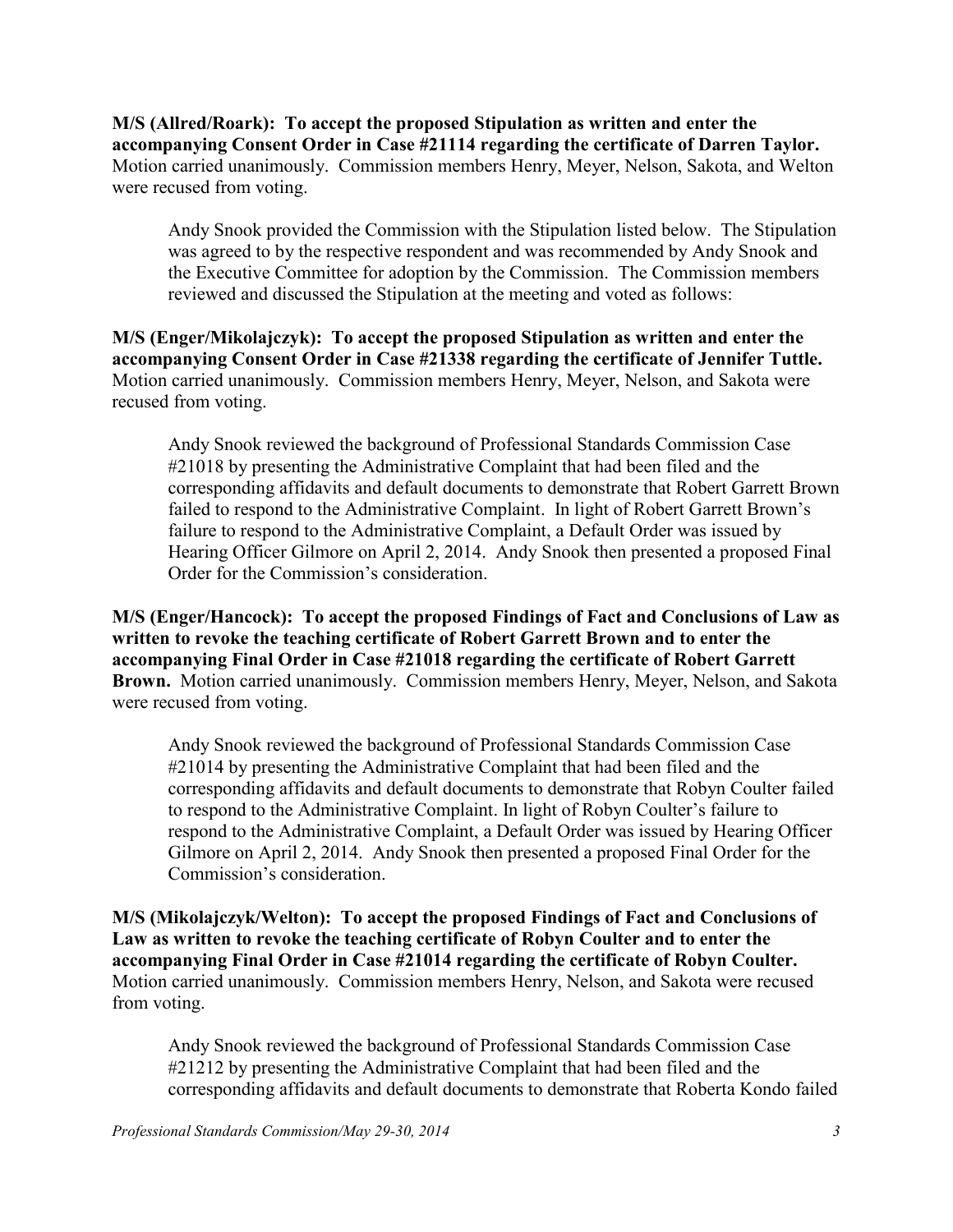to respond to the Administrative Complaint. In light of Roberta Kondo's failure to respond to the Administrative Complaint, a Default Order was issued by Hearing Officer Gilmore on April 2, 2014. Andy Snook then presented a proposed Final Order for the Commission's consideration.

**M/S (Enger/Nuckols): To accept the proposed Findings of Fact and Conclusions of Law as written to revoke the teaching certificate of Roberta Kondo and to enter the accompanying Final Order in Case #21212 regarding the certificate of Roberta Kondo.** Motion carried unanimously. Commission members Henry, Nelson, and Sakota were recused from voting.

Andy Snook reviewed the background of Professional Standards Commission Case #21028 by presenting the Administrative Complaint that had been filed and the corresponding affidavits and default documents to demonstrate that Athena Mask failed to respond to the Administrative Complaint. In light of Athena Mask's failure to respond to the Administrative Complaint, a Default Order was issued by Hearing Officer Gilmore on April 2, 2014. Any Snook then presented a proposed Final Order for the Commission's consideration.

# **M/S (Welton/Enger): To accept the proposed Findings of Fact and Conclusions of Law as written to issue a Letter of Reprimand to Athena Mask and to enter the accompanying Final Order in Case #21028 regarding the certificate of Athena Mask.**

Concern was expressed regarding Athena Mask's lack of response to the indicated level of the offense and discipline, and discussion followed. After discussion, the Commission agreed that the motion should be amended to include an ethics course as additional discipline. The motion was so amended, and those making and seconding the first motion concurred.

**Amended M/S (Mikolajczyk/Chipman): To accept the proposed Findings of Fact and Conclusions of Law as written to issue a Letter of Reprimand and to require the completion of a Commission-approved ethics course before reinstatement of the certificate of Athena Mask and to enter the accompanying Final Order in Case #21028 regarding the certificate of Athena Mask.** Motion carried unanimously. Commission members Allred, Henry, Nelson, and Sakota were recused from voting.

Andy Snook reviewed the background of Professional Standards Commission Case #21314 by presenting the Administrative Complaint that had been filed and the corresponding affidavits and default documents to demonstrate that Daniel McNeese failed to respond to the Administrative Complaint. In light of Daniel McNeese's failure to respond to the Administrative Complaint, a Default Order was issued by Hearing Officer Gilmore on April 2, 2014. Any Snook then presented a proposed Final Order for the Commission's consideration.

# **M/S (Enger/Welton): To accept the proposed Findings of Fact and Conclusions of Law as written to revoke the teaching certificate of Daniel McNeese and to enter the accompanying**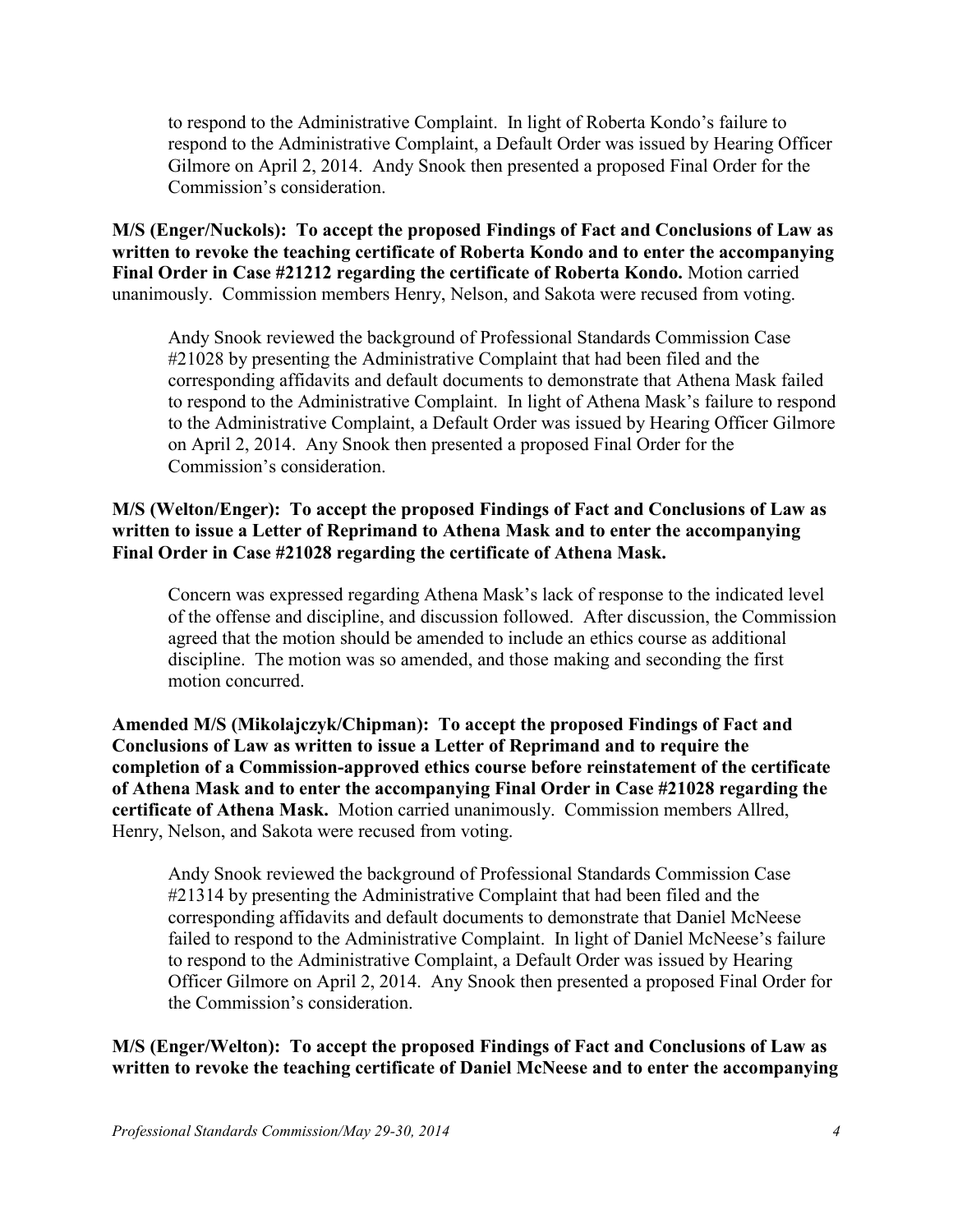**Final Order in Case #21314 regarding the certificate of Daniel McNeese.** Motion carried unanimously. Commission members Henry, Nelson, and Sakota were recused from voting.

Andy Snook reviewed the background of Professional Standards Commission Case #21107 by presenting the Administrative Complaint that had been filed and the corresponding affidavits and default documents to demonstrate that Meghan Ridley failed to respond to the Administrative Complaint. In light of Meghan Ridley's failure to respond to the Administrative Complaint, a Default Order was issued by Hearing Officer Gilmore on April 2, 2014. Any Snook then presented a proposed Final Order for the Commission's consideration.

**M/S (Welton/Mikolajczyk): To accept the proposed Findings of Fact and Conclusions of Law as written to revoke the teaching certificate of Meghan Ridley and to enter the accompanying Final Order in Case #21107 regarding the certificate of Meghan Ridley.**  Motion carried unanimously. Commission members Henry, Nelson, and Sakota were recused from voting.

Andy Snook presented the proposed Findings of Fact, Conclusions of Law, and Final Order for consideration by the Commission in Professional Standards Commission Case #21405 regarding the certificate of Deborah J. Roberts. He also recommended the adoption of the proposed Findings of Fact and Conclusions of Law as presented and that the Commission enter the Final Order revoking the certificate of Deborah J. Roberts based upon her alleged misconduct and subsequent voluntary surrender of her teaching certificate.

**M/S (Enger/Saffle): To accept the proposed Findings of Fact and Conclusions of Law as written to revoke the teaching certificate of Deborah J. Roberts and enter the accompanying Final Order in Case #21405 regarding the certificate of Deborah J. Roberts.**

# **HUMAN TRAFFICKING TRAINING NEEDED FOR IDAHO'S EDUCATORS**

Nichole Hall, Assessment Coordinator in the Department of Education, made a presentation to Commission members on human trafficking training needed for Idaho's educators. Human trafficking became a federal crime in 2000 under the Trafficking Victims Protection Act. Almost all states, including Idaho, have laws against human trafficking; the Idaho legislature passed such laws in 2007. Cases of human trafficking have been reported in all 50 states, Washington, D.C., and the U.S. territories.

There are two types of human trafficking – sex trafficking and labor trafficking. Sex trafficking occurs when a trafficker coerces/forces someone into a commercial sex act for the profit of the trafficker. For prosecuting purposes, force (physical restraint), fraud (false promises regarding employment, wages, working conditions, etc.), or coercion (threats of serious harm to the victim or someone the victim loves) are not required to occur in regard to minors under the age of 18 who are induced into commercial sex acts. In labor trafficking, the trafficker coerces/forces someone into labor or service – again for the profit of the trafficker. With labor trafficking, law enforcement sees a larger number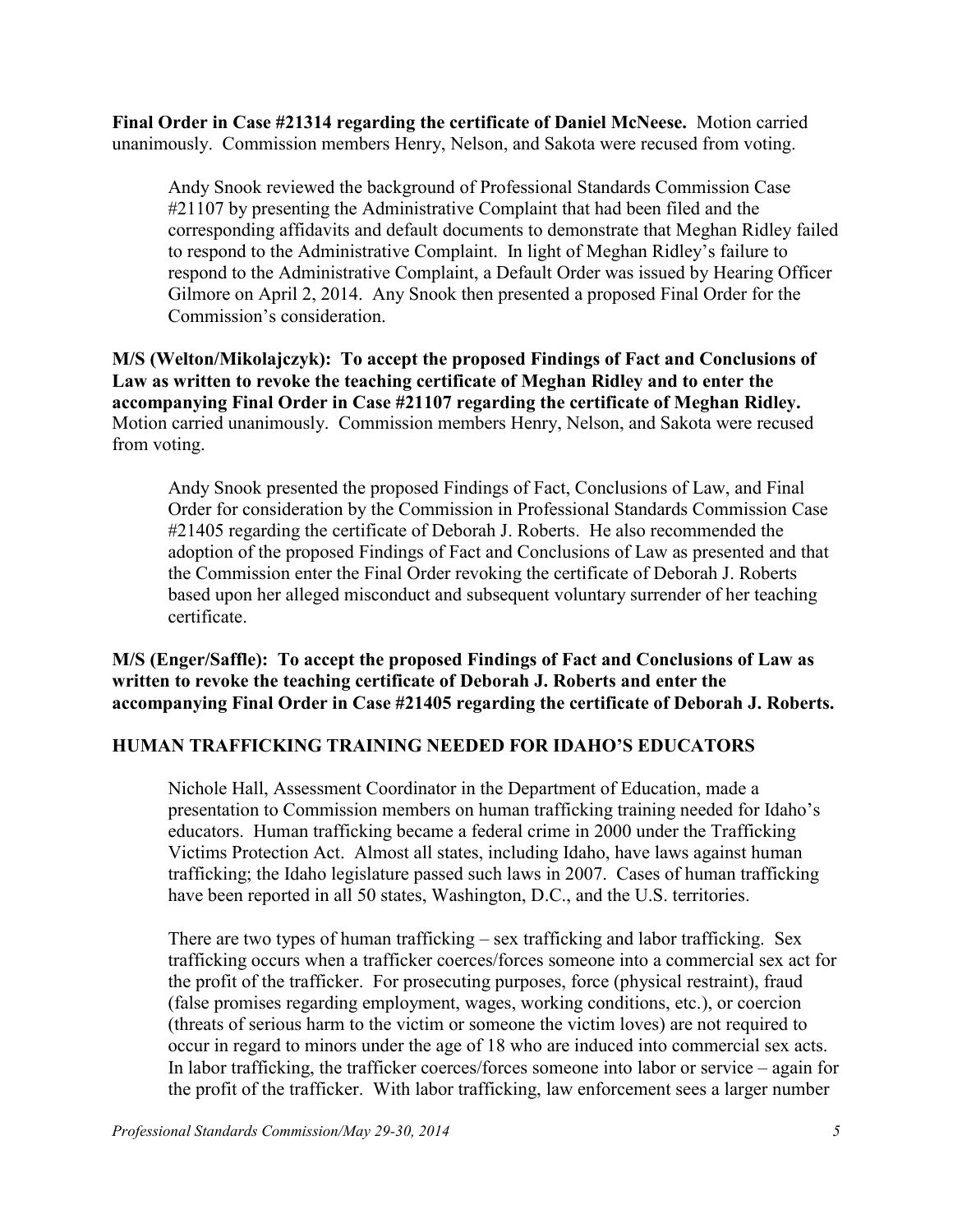of parents of children recruited, rather than the children. For prosecuting purposes in labor trafficking, adults and children are treated the same, in that force, fraud, or coercion must occur.

Idaho, as well as the United States overall, does not have clear statistics on human trafficking, primarily because there is not a major awareness of it. The Department of Homeland Security estimates approximately 12 to 27 million slaves around the world. In our country, children as young as 5 are trafficked, and the average starting age is 12. As many as 300,000 youth are involved in primarily sex trafficking. The FBI estimates at least 100,000 of those are minors.

In Idaho, there is sex trafficking in gangs (a reusable income source for them), on-line exploitation (chat rooms, social networking sites, and gaming sites), and in hotels/motels. There is labor trafficking in sales crews (reading materials, magazine subscriptions, etc.), agriculture, and service industries. There can also be familial trafficking, where a parent is trafficking his/her own child or a younger sibling. Traffickers prey on any person who is mentally, physically, or economically vulnerable and needs some sort of validation, and they target areas where these people can be found – schools, fast food places, malls, parks, bus/train stations, shelters, group homes, and courts.

Law enforcement is seeing more cases of human trafficking in Idaho, thus enforcing the need for training of Idaho educators. There is a related training for school counselors, educators, and other appropriate district and/or school personnel. It is provided through the recorded webinar *Human Trafficking: Protecting Idaho's Youth* on the Department of Education website at [http://www.sde.idaho.gov/site/safe\\_drugfree/ht/.](http://www.sde.idaho.gov/site/safe_drugfree/ht/) It provides the aforementioned information and also delves further into trafficker and victim identification; the dynamics of the trafficker/victim relationship; recruitment methods; trafficking assessment/indicators; who to call if human trafficking is suspected; and preventive measures to take so that additional children are not recruited into human trafficking. It is important to note that victims can and do come from good homes. Districts or schools wanting a live training created by the Department of Education in partnership with Boise law enforcement and the organization Idaho Human Trafficking Awareness are asked to contact Nichole at  $n \text{hall}(Q)$ sde.idaho.gov. Nichole also has plans to develop student-level training and possibly training for educators at the pre-service level; she asked for feedback on both of those levels of human trafficking training.

# **ADMINISTRATIVE REPORT**

Taylor Raney (unless indicated otherwise) reported on the following.

1. The Tiered Licensure Technical Advisory Committee (TAC), of which Taylor is a member, continues their work on tiered licensure. This effort is a recommendation of the Governor's Task Force for Improving Education. The committee recommends a continuum of professional growth/learning tied to licensure. Movement through the system would be accomplished in a specific, objective way using performance measures. Evaluations based upon the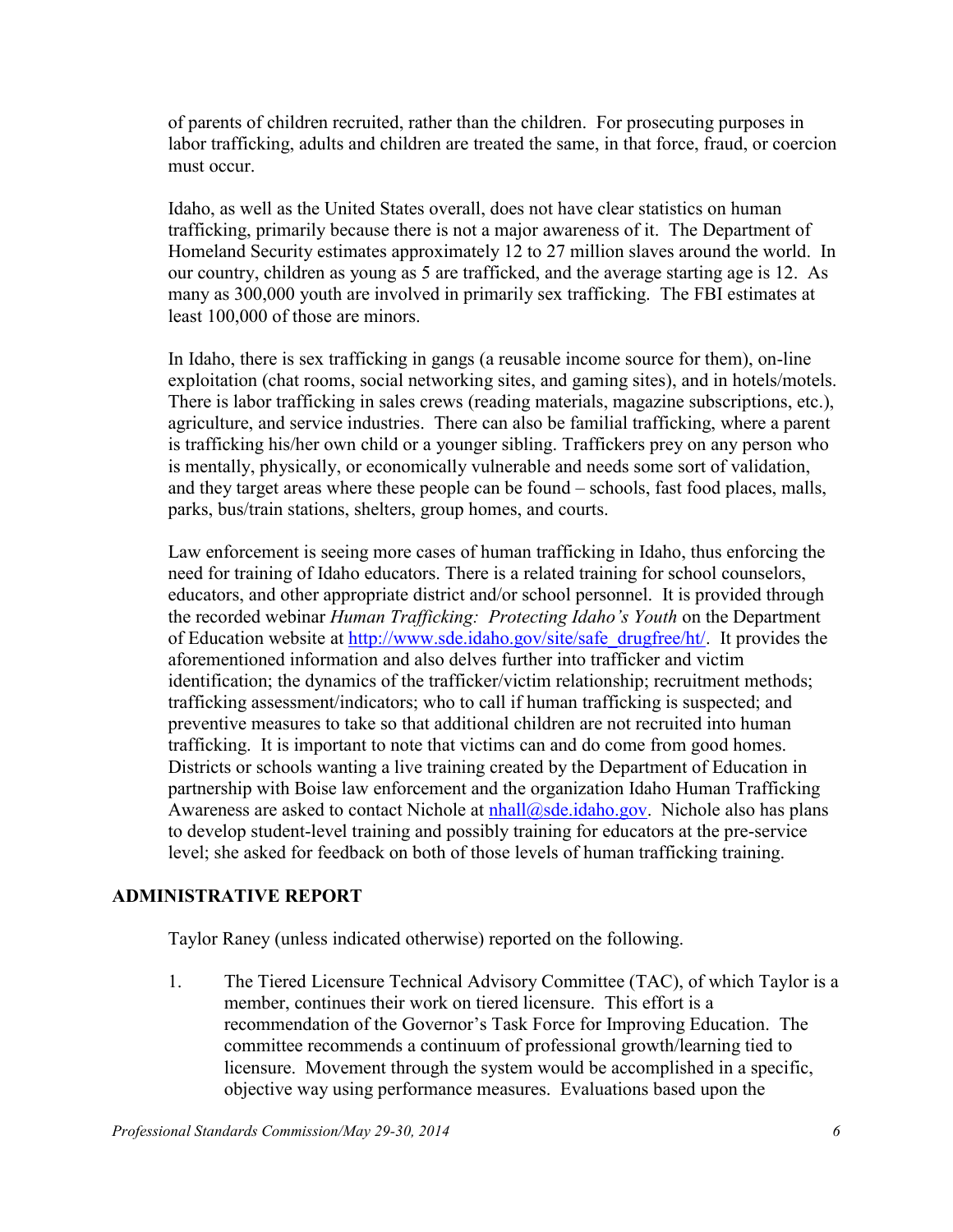Danielson Framework for Teaching would begin in pre-service and continue through the teacher's career. This performance assessment would be supported by multiple artifacts and evidence of the candidate's practice. An additional recommended measure of candidate effectiveness would be the candidate's ability to develop Student Learning Objectives (SLOs) to assess student growth throughout the candidate's clinical practice. These performance-based measures will result in the development of an ongoing Individualized Professional Learning Plan (IPLP) created in partnership with the candidate's cooperating teacher and university supervisor. This plan would be submitted to the Department of Education, along with the candidate's scores in the 22 components of the Framework for Teaching, to inform required professional development and would be collected as part of Idaho's longitudinal database on teacher performance and higher education institution performance. Standardized state tests would also be considered as part of teacher performance at all licensure levels.

Upon being recommended for initial licensure, a Novice License (3-year license; non-renewable after 6 years; Tier 1) would be issued. Novice teachers could apply for a Professional License (5-year license; renewable dependent upon performance during certification validity period; Tier 2) after 3 years from time of initial licensure. After 5 years with a Professional License, a teacher could apply for a Master Teacher License (5-year license; renewable dependent upon performance during certification validity period; Tier 3). The IPLP would be revised in accordance with the teacher's performance evaluations and personal reflections throughout the period of teacher licensure.

The committee has recommended that the Department of Education work with stakeholders to clearly determine expectations and authentic measures to earn each tier of the licensure model. It is to be noted that all of the committee's recommendations are proposed and, therefore, subject to change.

- 2. Standards reviews for Special Education Generalist, Blind and Visually Impaired, and Deaf and Hard of Hearing were conducted in mid-April.
- 3. Taylor shared with members a statewide summary of the Tennessee higher education institutions that in 2013 had statistically significant positive or negative differences/results in the effectiveness of traditionally and alternatively licensed teachers with one to three years of experience. The summary was further subdivided into subject area/statewide assessment; veteran teacher comparison; beginning teacher comparison; and statewide distribution. Tennessee publishes this information annually with the knowledge that their higher education institutions support it, as the information is helpful in the development of teacher education programs. The reporting tool is also helpful to those making educational hiring decisions, candidates applying to teacher preparation programs, and the state as a whole for information purposes. Because data analysis is one of the key policy areas being focused on through the Council of Chief State School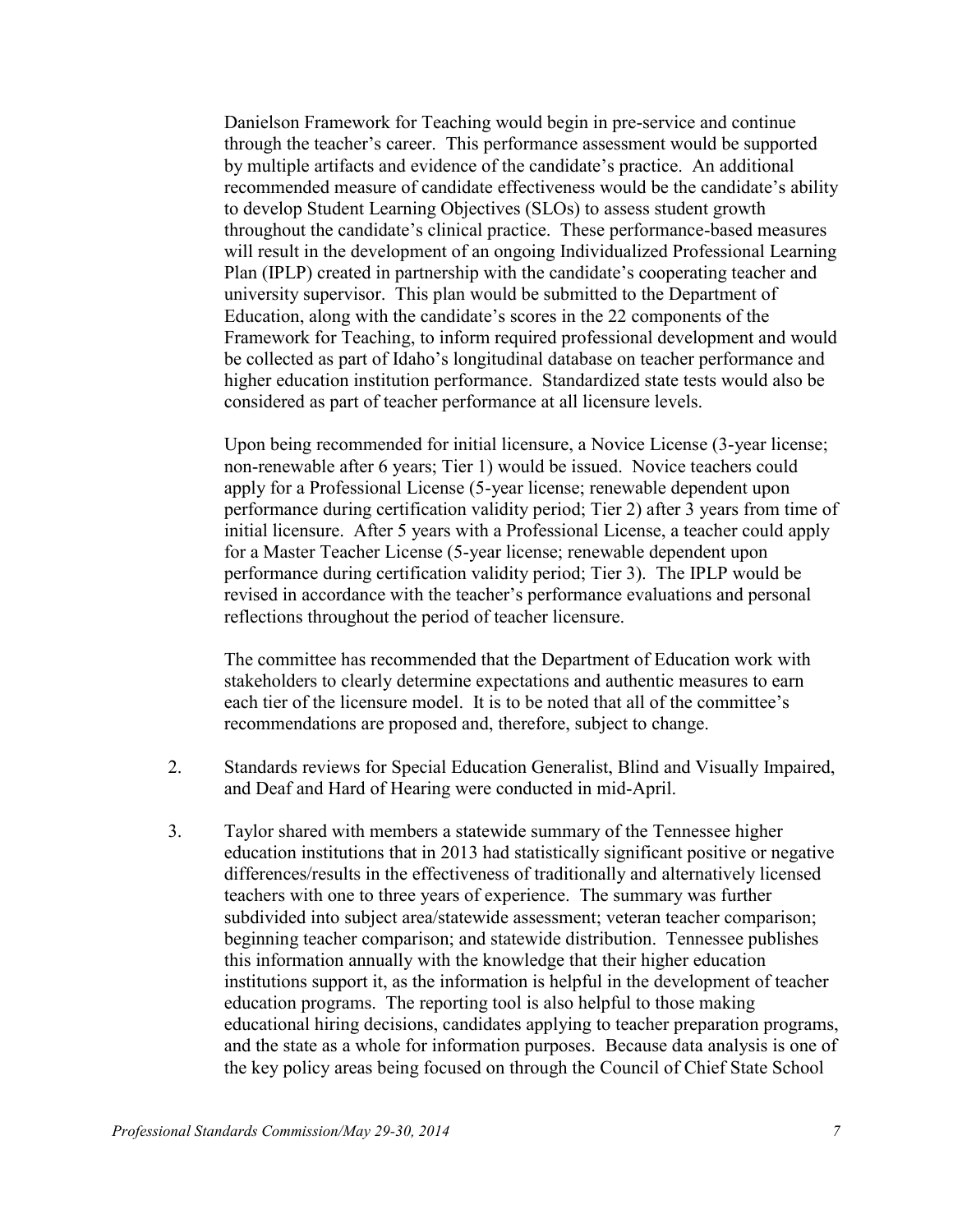Officers (CCSSO) Network for Transforming Educator Preparation (NTEP) grant, Idaho is working toward a similar reporting tool in the future.

- 4. Recent staff/member travel included the following: Taylor Raney, Cina Lackey, and Becky Meyer to the CCSSO National Summit on Educator Effectiveness; Cina to the NTEP meeting that followed the summit. Taylor and Cina will attend the National Association of State Directors of Teacher and Certification (NASDTEC) Annual Conference in June.
- 5. Angela Hemingway is now the new Director of Assessment and Accountability in the Department of Education.

## **AUTHORIZATIONS COMMITTEE**

During its May 29-30, 2014, meeting, the Authorizations Committee recommended that the Commission approve the following new Teacher to New Certificate/Endorsement requests (for the 2014-2015 school year):

GEE, Marc, Garden Valley #71, Superintendent K-12 MARTIN, Jinny, Vallivue #139, History 6-12 NELSON, Jacqueline, Liberty Charter School #458, Graphic Design 6-12 THOMAS, Samuel, Nampa SD #131, Social Studies 6-12 WILLIAMS, Corey, Lewiston #340, School Principal Pre-K/12

During its May 29-30, 2014, meeting, the Authorizations Committee recommended that the Commission approve the following renewal Teacher to New Certificate/Endorsement requests (for the 2014-2015 school year):

HANSEN, Lance, Lewiston #340, Superintendent K-12 (2) ROBBINS, Mareena, Lewiston #340, Gifted and Talented K-12 (3) SCHULZ, Maureen, Lewiston #340, Birth-Grade 3 (2) ZOLLINGER, Kathy, Cassia County Joint #151, Birth-Grade 3(2)

During its May 29-30, 2014, meeting, the Authorizations Committee recommended that the Commission approve 3 Provisional Authorizations (for the 2013-2014 school year); 1 Provisional Authorization (for the 2014-2015 school year); and 3 Alternative Authorizations – Content Specialists (for the 2014-2015 school year).

**The Commission ACCEPTED the report of the Authorizations Committee.** Motion carried unanimously.

#### **PROFESSIONAL DEVELOPMENT COMMITTEE**

Chair Mikki Nuckols reported the committee reviewed/approved all language relating to the Professional Development Committee in the *Professional Standards Commission Procedures Manual*. The committee also reviewed an ethics video created a number of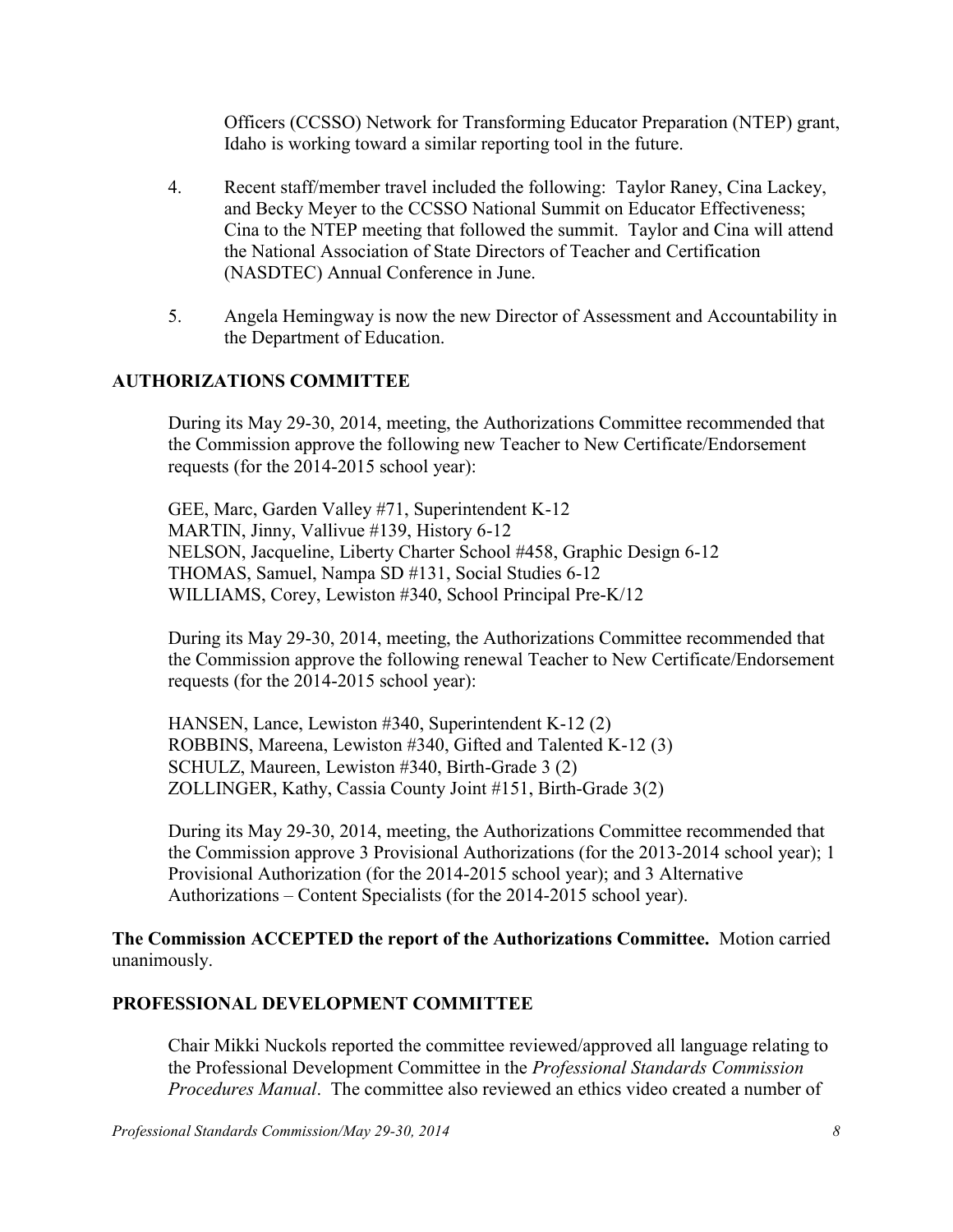years ago by Commission staff to determine its value as a resource for creating awareness of the Code of Ethics and reminding educators that they are bound by those principles. The committee provided the following suggestions to make such a video more appropriate for current use: shorten the video from 40 minutes to 10 minutes, thus eliminating teacher questions; target new educators with the video or introduce it at the start of the school year when a principal is reviewing ethics with teaching staff; have educators make the presentation in the video rather than Department of Education employees, which dates the video; eliminate the "Check Back in the Spring" statement on the Department of Education website portion of the video; and include information in the video on when/how to report an ethics violation.

Mikki Nuckols suggested that Commission members may want to become members of the NASDTEC Online Community at [www.nasdtec.net](http://www.nasdtec.net/) (easy and involves no cost) by clicking on the "Register" icon. In this manner, additional accounts may be added to an existing membership; once a person establishes an account, NASDTEC staff will connect the account to the master (Idaho Department of Education) membership. Doing so will enable the Commission member to stay current on the work of the National Task Force to Develop Model Code of Educator Ethics that is sponsored by NASDTEC. This group will have its initial meeting in June and plans to have the first national framework for P-12 educator ethics completed within a one-year time frame. Educator ethics has been a recent and frequent discussion item for the Commission.

**The Commission ACCEPTED the report of the Professional Development Committee.**  Motion carried unanimously.

#### **BUDGET SUBCOMMITTEE**

In the absence of a Budget Subcommittee chair, Annette Schwab reported that as indicated in the budget narratives for February, March, and April for 2014, we are on track with our expenditures and within the FY14 Commission budget. Taylor Raney reported the following significant FY15 budget recommendations to more accurately reflect current Commission needs: reduce 4201 Salaries, Benefits line item from the \$244,000 actual amount in FY 14 to \$205,000 in light of recent Commission staff resignations/hiring; reduce 5990 Commission Professional Development and Training line item from \$6,500 to \$2,500; increase 5982 Governmental Overhead line item to \$13,000 from \$0, as we have been notified that the Commission will once again be charged for the services of our deputy attorney general during the year; reduce Investigations/Hearings/Training line item from \$8,000 to \$6,000; reduce Contract Investigative Services line item from \$39,000 to \$20,000; and reduce NASDTEC Professional Practices line item from \$10,000 to \$7,500. Taylor also recommended 1) spending \$1,500 out of 5990 PSC Meeting Travel/Meals line item for recording system components to have on hand should any of our older components fail during a meeting or hearing and 2) having out-of-town Commission members, when in Boise for our meetings, stay at a less expensive hotel.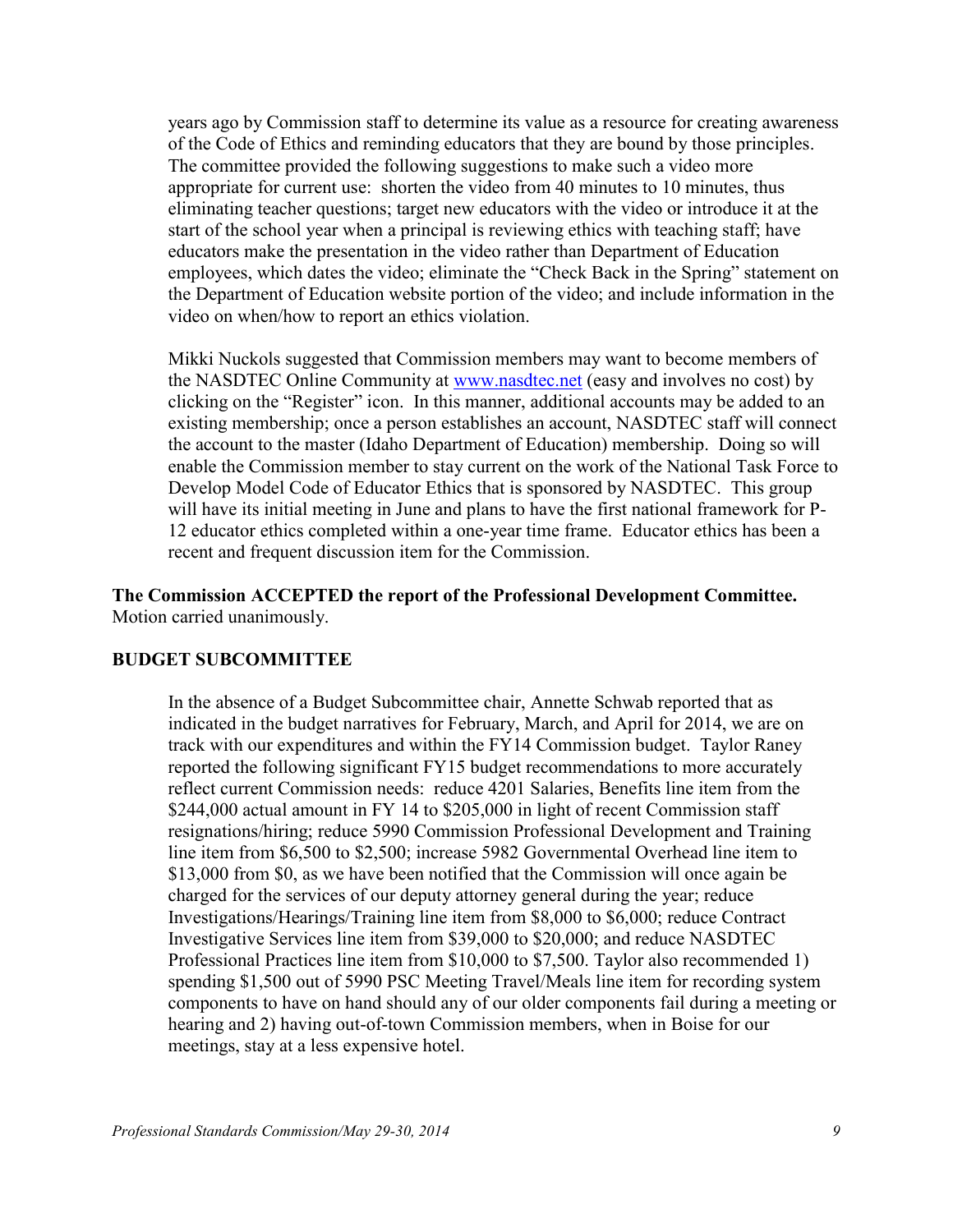**M/S (Nelson/Enger): To authorize the purchase of recording system components for the use of the Commission in the amount of \$1,500.** Motion carried unanimously.

**M/S (Welton/Nuckols): To change out-of-town Commission member Boise lodging from the Hampton Inn Downtown to Hotel 43 for the 2014-2015 school year.** Motion carried unanimously.

**The Commission ACCEPTED the report of the Budget Subcommittee.** Motion carried unanimously.

# **STANDARDS COMMITTEE**

In Standards Committee Chair Paula Kellerer's absence, committee member Heather Van Mullem reported on the following committee discussion items (unless indicated otherwise):

- 1. The committee met with two Boise State University (BSU) representatives to discuss the institution's newly proposed computer science and engineering endorsements. BSU has designed the proposed standards and the corresponding indicators for the endorsements and secured a grant that can support the preparation of ten new teachers every year to teach high-level computer science and engineering courses. This has been done in response to needs expressed by business and industry to train high school students in computer science in preparation for entry into the workforce. Patty Sanchez joined the committee to discuss the status of the two programs with the State Board and to explain the simultaneous processes that occur for academic programs related to the Commission. Taylor Raney will collaborate with Patty further about a timeline for program approval and invite stakeholders to review/discuss BSU's work and the content of both proposals.
- 2. The University of Idaho dean of education shared information with the committee regarding the institution's newly proposed English as a New Language endorsement and the On-Line Teacher endorsement. With the On-Line Teacher endorsement, students can challenge 6 credits of computer science classes by showing mastery of corresponding skills. Courses in both the On-Line Teacher endorsement and English as a New Language endorsement programs are designed primarily for graduate students, and senior-status students can take graduate level courses. The committee conditionally approved both endorsements.
- 3. The committee reviewed and discussed all of the proposed revisions made in the past academic year to standards and endorsements in the areas of School Counselor; School Social Worker; School Psychologist; Special Education Generalist; Special Education Blind and Visually Impaired; and Special Education Hearing Impaired. The committee 1) approved the School Counselor standards as written with re-insertion of Dispositions paragraph and striking the clause "such as district, state, or national standards," in Standard 2, Performance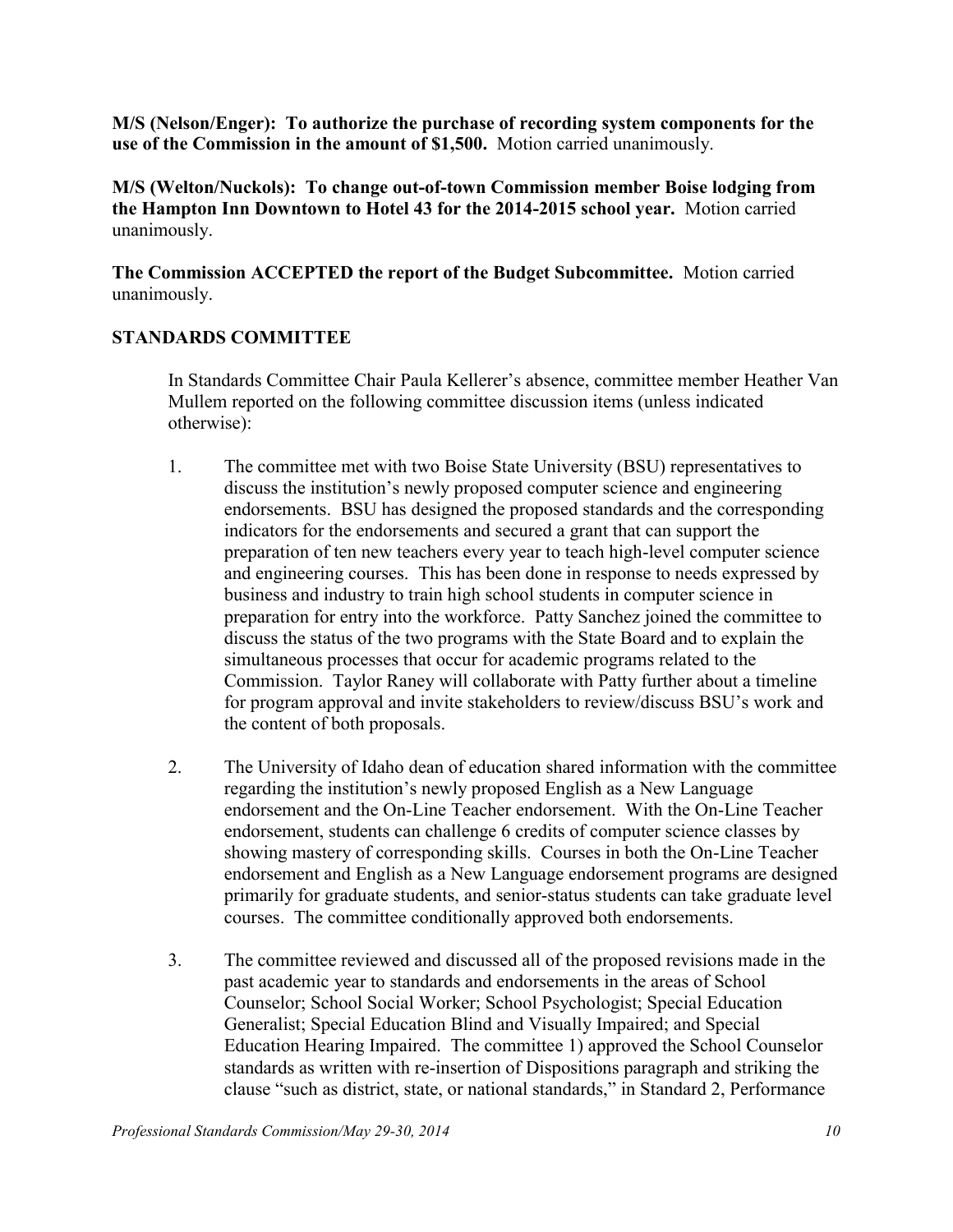2; 2) approved the School Counselor endorsement as written with the words "Substantial amounts of . . . " stricken from the language; 3) returned the School Social Worker standards and endorsement language to the original review team for further consideration, removed the School Social Worker endorsement revisions, and requested that Commission staff make non-substantive edits; 4) approved the School Psychologist standards and endorsement language as written; 5) approved the Special Education Generalist standards and endorsement language as written; 6) requested that Standards 5, 6, 7, and 9 of the Special Education Blind and Visually Impaired standards be revisited by the original review/revision team for further consideration and that Commission staff make non-substantive, technical corrections in the Knowledge section of Standard 3; 7) approved the Special Education Blind and Visually Impaired endorsement language as written; 8) requested that Standard 9 of the Special Education Hearing Impaired standards be revisited by the original review/revision team for further consideration; and 9) approved the Special Education Hearing Impaired endorsement language as written.

4. The committee discussed a proposed shift from a K-12 Special Education Generalist endorsement to a separate elementary (K-8) endorsement and secondary (6-12) endorsement in order to better show competencies at both levels. Taylor Raney provided the following rationale for such a shift.

"The pedagogy for elementary teaching is vastly different from secondary teaching. This proposed split is not intended to reduce the amount of candidates for special education, an already hard-to-fill position, but to specify in which population(s) the candidate has demonstrated sound pedagogy. Candidates would have the same opportunity they have now, to be certified to work with K-12 students. The endorsement will read differently on their certificate, however, to indicate they have demonstrated abilities to work with both populations. Candidates demonstrating sound pedagogy in elementary, but not secondary, will become certified in only the former, but not the latter (and vice versa). The current system certifies them to work with all students without demonstrating sound abilities to do so. The Professional Standards Commission believes this to be a detriment to the students of Idaho with the greatest needs."

The committee approved the shift from a K-12 Special Education Generalist endorsement to a separate Special Education Elementary K-8 Generalist endorsement and a Special Education Secondary 6-12 Generalist endorsement.

5. Committee members reviewed/revised the Standards Committee year-end report and forwarded it for Commission consideration.

#### **The Commission ACCEPTED the report of the Standards Committee, including:**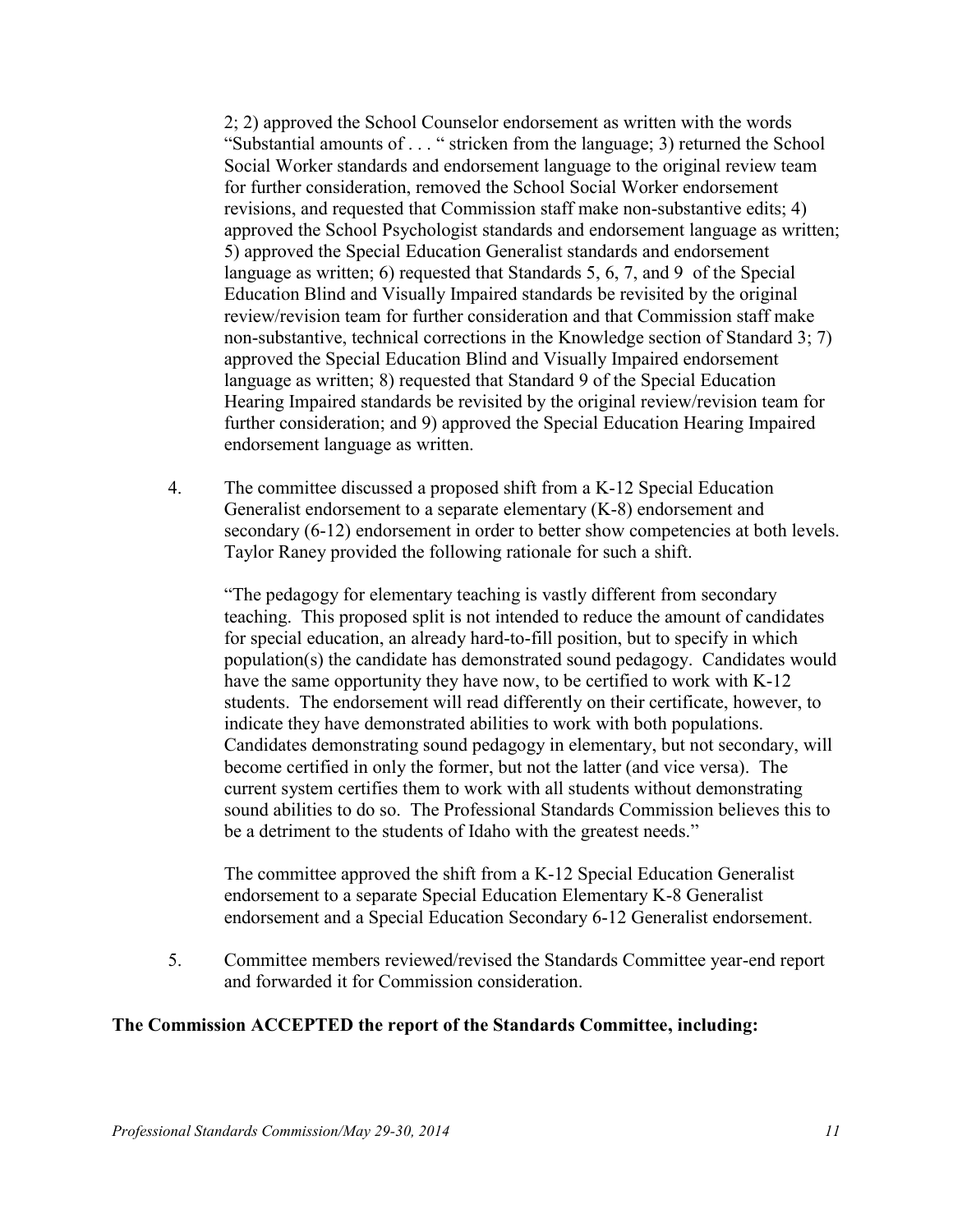- **Conditional approval of the University of Idaho English as a New Language endorsement and the University of Idaho On-Line Teacher endorsement**  *(forwarded to State Board for approval consideration)***.**
- **Approval of the School Counselor standards language as written with the striking of the clause "such as district, state, or national standards," in Standard 2, Performance 2** *(forwarded to State Board as written for approval consideration)***.**
- **Approval of the School Counselor endorsement language as written with the striking of the first three words "Substantial amounts of . . . "** *(forwarded to State Board for approval consideration as written with the striking of the first three words "Substantial amounts of . . . ").*
- **Return of School Social Worker standards and endorsement language to original review team for further consideration, removal of School Social Worker endorsement revisions, and request for Commission staff to make non-substantive edits** *(returned to Standards Committee for clarification)***.**
- **Approval of School Psychologist standards and endorsement language as written** *(forwarded to State Board for approval consideration)***.**
- **Approval of Special Education Generalist standards and endorsement language as written** *(standards language forwarded to State Board for approval consideration; endorsement language returned to Standards Committee for further consideration)***.**
- **Return of Special Education Blind and Visually Impaired Standards 5, 6, 7, and 9 to original review team for further consideration and request for Commission staff to make non-substantive, technical corrections in Knowledge section of Standard 3** *(standards language returned to original review team for further consideration)***.**
- **Approval of Special Education Blind and Visually Impaired endorsement language as written** *(endorsement language forwarded to State Board for approval consideration)***.**
- **Return of Special Education Hearing Impaired Standard 9 to original review team for further consideration** *(standards language returned to original review team for further consideration).*
- **Approval of Special Education Hearing Impaired endorsement language as written** *(endorsement language forwarded to State Board for approval consideration).*
- **Change of the K-12 Special Education Generalist endorsement to a separate Special Education Elementary K-8 Generalist endorsement and a Special Education Secondary 6-12 Generalist endorsement** *(pulled from State Board consideration because of oppositional input from two different regional superintendent groups)***.**

Motion carried unanimously.

# **EXECUTIVE COMMITTEE**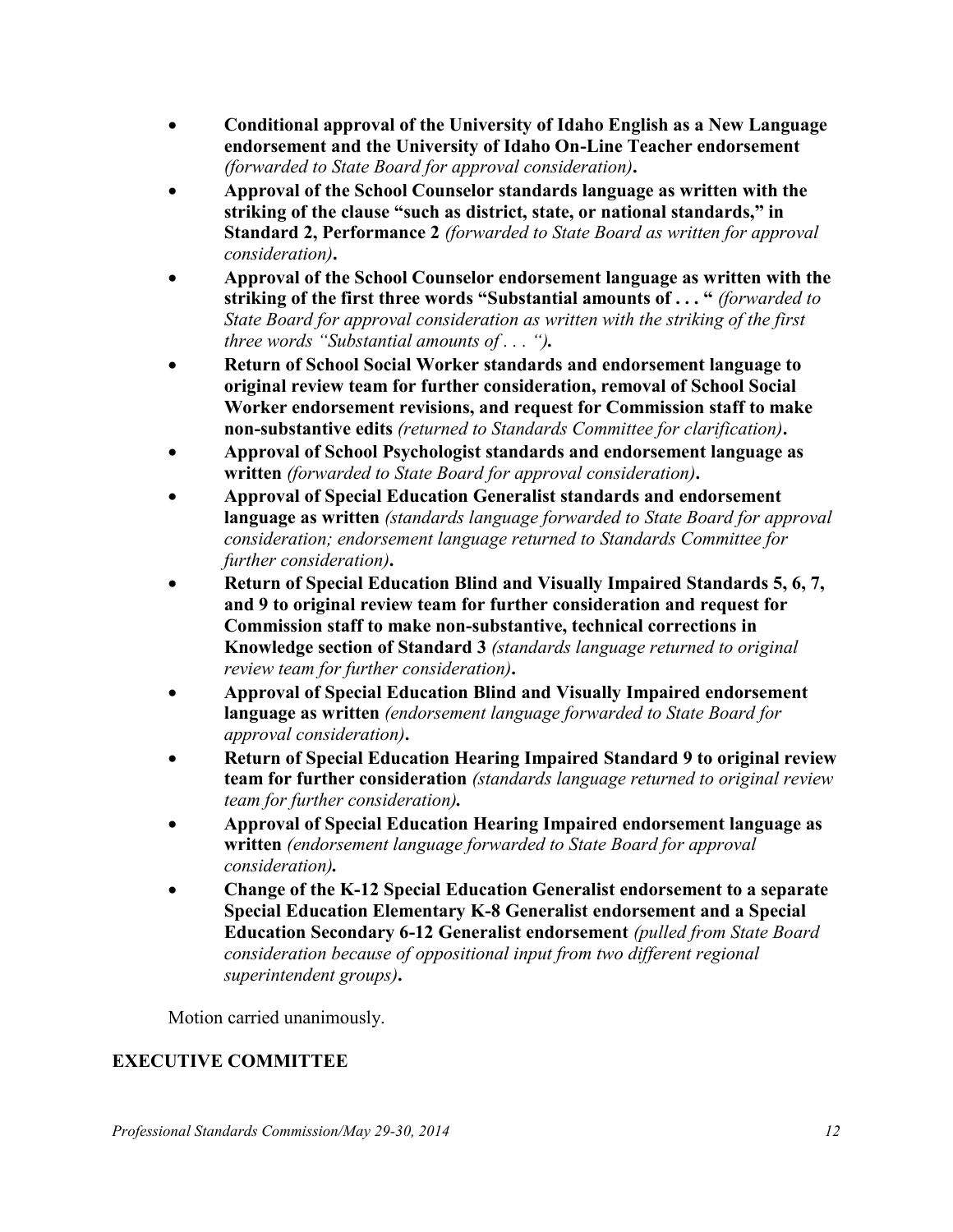Chair Dan Sakota reported that the Executive Committee met with Andy Snook, Shannon Haas, Taylor Raney, and Annette Schwab to discuss ethics case information.

**M/S (Meyer/Nelson): To move the Executive Committee into Executive Session to review and discuss investigation records exempt from disclosure as prescribed by Idaho Code §67- 2345(d).** Motion carried unanimously.

Andy Snook reviewed the cases needing Executive Committee decisions.

**M/S (Chipman/Henry): To move the Executive Session of the Executive Committee into Open Session to vote on investigation records exempt from disclosure as prescribed by Idaho Code §67-2345(d).** Motion carried unanimously.

Chair Dan Sakota reported that the Executive Committee reviewed 9 cases and found Probable Cause in 7 of those. There are currently 6 cases under investigation, 8 cases pending stipulation, 6 cases in which the administrative complaints are to be filed, 1 case on hold (reviewing federal court documentation), and 3 default cases.

Cases closed included the following:

| $\#21230 -$ | Conditioned Certificate               |
|-------------|---------------------------------------|
| $\#21318 -$ | Indefinite Suspension with Conditions |
| $\#21335 -$ | Revocation                            |

## **The Commission ACCEPTED the report of the Executive Committee.** Motion carried unanimously.

# **LEADERSHIP TEAM**

Dan Sakota reported that the Leadership Team met by teleconference on May 14. They discussed the May full Commission meeting agenda, budgets, and the need for a new chair of the Budget Subcommittee.

At the full Commission meeting, Dan reminded committee chairs to submit their committee year-end reports electronically to the Commission office prior to the August 14-15, 2014, Commission meeting. He also requested that returning Commission members provide him with their first and second preferences for committee assignment for the 2014-2015 school year.

**The Commission ACCEPTED the report of the Leadership Team.** Motion carried unanimously.

#### **OLD BUSINESS**

# **Commission Procedures Manual Revisions**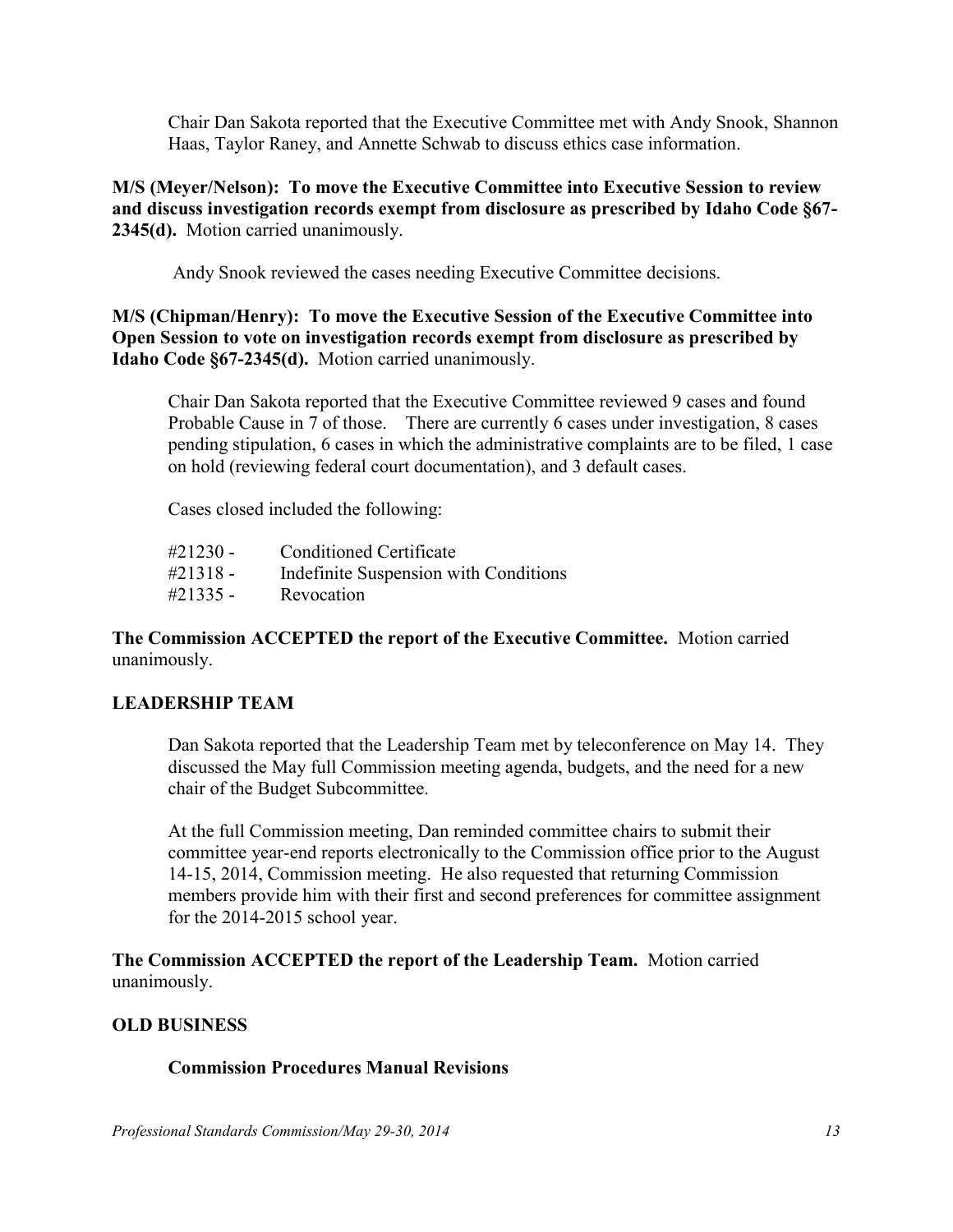Members briefly discussed proposed revisions to the Commission Procedures Manual. Taylor Raney agreed to email members the proposed revisions to the document, request needed input, and present the revised document to Commission members for approval consideration at the August meeting.

## **NEW BUSINESS**

#### **Nominations Subcommittee – Chair and Vice-Chair Nominations and Vote**

Dan Sakota reported that the Nominations Subcommittee nominated Esther Henry as 2014-2015 Commission chair.

## **M/S (Nelson/Hancock): To nominate Mikki Nuckols for consideration as 2014-2015 Commission chair.**

A ballot election for 2014-2015 Commission chair was held, and Esther Henry was elected.

Dan Sakota reported that the Nominations Subcommittee nominated Paula Kellerer as 2014-2015 Commission vice-chair.

## **M/S (Roark/Nelson): To nominate Mikki Nuckols for consideration as 2014-2015 Commission vice-chair.**

A ballot election for 2014-2015 Commission vice-chair was held, and Mikki Nuckols was elected.

# **COMMUNICATION PLAN**

Items of interest in these meeting minutes for member communication to constituencies include the following:

- **Human Trafficking Training**. Overview of educator training and more specific information on human trafficking in Idaho available at [http://www.sde.idaho.gov/site/safe\\_drugfree/ht/;](http://www.sde.idaho.gov/site/safe_drugfree/ht/) Nichole Hall of Department of Education distributed this information to secondary principals and is available for live training in conjunction with Boise law enforcement; Nichole seeking district input on such student-level training (see page 5, HUMAN TRAFFICKING TRAINING NEEDED FOR IDAHO'S EDUCATORS).
- **Tiered Licensure Update.** Proposed language under consideration includes: Tier 1 – initial licensure, ability to teach common core, Danielson frameworkbased evaluation, IPLP, demonstration of student achievement through SLOs; Tier 2 – professional licensure, teacher can apply for this designation after 3-6 years, IPLP maintenance, student achievement demonstration, Danielson evaluation with proficiency in all areas for 2 consecutive years; Tier 3 – (under construction) master licensure, discussion was continued at 6/4/14 meeting;